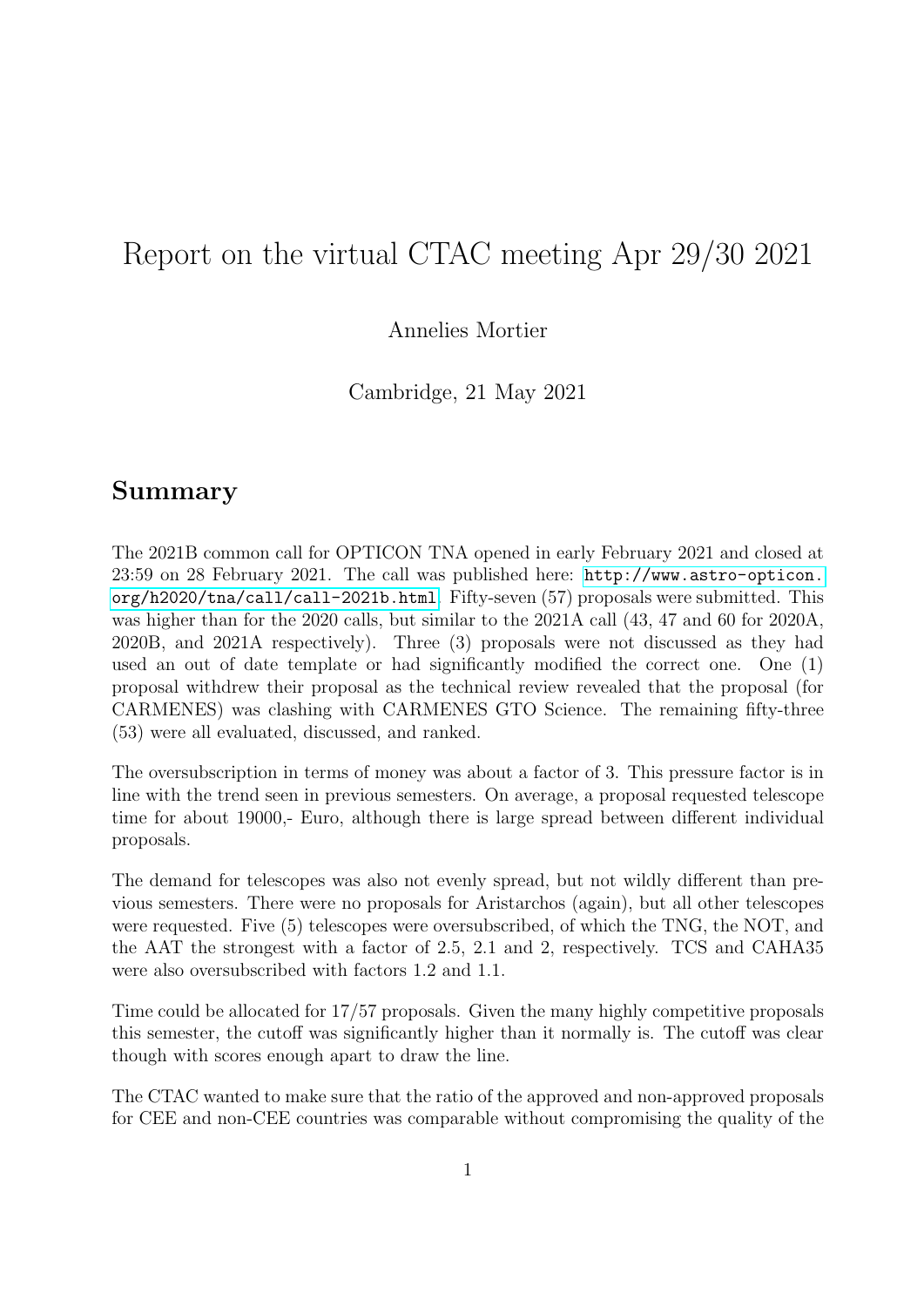accepted proposals. However, the very high cut-off meant, statistics were less favourable than previous semesters.

## Details

Due to the ongoing COVID-19 pandemic, the CTAC-meeting to discuss the proposals for the semester 2021B was still held online, hosted from Edinburgh. The CTAC was complete with 7 members and consisted of Despina Hatzidimitriou (Athens), Renata Minkevičiūtė (Vilnius), Roser Pello (Marseille), Victor B´ejar (Tenerife), Kari Nilsson (Turku), Leonardo Tartaglia (Padova), and Annelies Mortier (Cambridge, Chair). Dr Tartaglia is the replacement of Dr Turatto who unexpectedly needed to leave the CTAC. OPTICON Project Scientist John Davies (UKATC, Edinburgh) was in attendance to advise on technical issues and record the meeting outcomes but did not participate in the scientific discussions. We took a group photo which can be seen below.

Three proposals were disqualified prior to the meeting as they had adapted the template rules. One other proposal had withdrawn. All other proposals were discussed, per topic and following the preliminary ranking within a topic. Overall, the evaluation of the proposals was smooth.

Table [1](#page-2-0) illustrates the demand for each of the telescopes. Five telescopes were oversubscribed. However, all proposals ranked in the top third received the appropriate telescope time. Out of all requested telescopes, observation time was awarded to use TNG, NOT, LCO, AAT, and CAHA35.

As in previous calls, the distribution of the proposals between the astrophysical topics was skewed towards exoplanet, stars and stellar populations and time domain science, as seen in Table [2.](#page-2-1) This is somewhat reflected in the skewed distribution of requested telescopes as some are more suited to study these topics.

The number of approved proposals  $(17/57 = 29.8\%)$  roughly reflects the oversubscription in terms of the budget of 350 kEuro. No topic was significantly more successful than others, though it is noted that this is based on low-number statistics. Within the most popular topics (exoplanets, stars, time domain), success rates varied between 20% and 42%. This is no different than last time.

Proposals were submitted with PIs from 17 different countries, of which 9 countries were successful in getting time. As per usual, the UK was most active, with 13 submitted proposals, which is less than previous semesters. UK proposals had a success rate of 30.8%, perfectly in line with the general success rate. Germany was the second most active, with 12 submitted proposals. They had a success rate of 50% which stands out in terms of the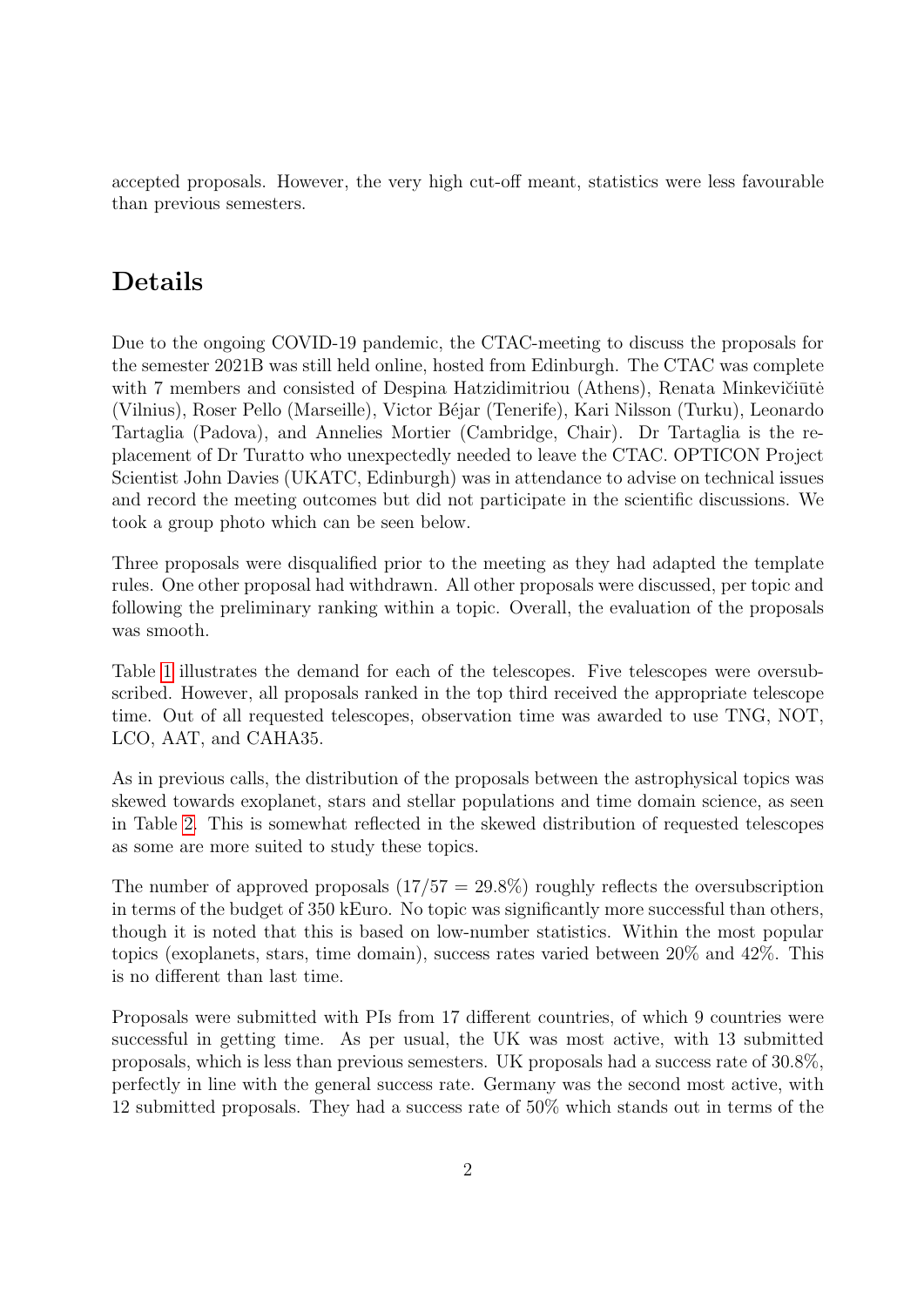| Telescope   | $N_{prop}$       | Requested time    | Available time   | Oversubscription |
|-------------|------------------|-------------------|------------------|------------------|
| <b>NOT</b>  | 13               | 21.25n            | 10n              | 2.1              |
| <b>SALT</b> | $\overline{2}$   | 8n                | 50n              |                  |
| TBL         | 1                | 3n                | 7n               |                  |
| OHP         | 1                | 7n                | 10n              |                  |
| <b>CFHT</b> | $\overline{2}$   | 2.5n              | 4n               |                  |
| AAT         | 9                | 31n               | 15n              | $\overline{2}$   |
| <b>TCS</b>  | $\overline{2}$   | 17n               | 14n              | 1.2              |
| <b>TNG</b>  | 14               | 25.25n            | 10n              | 2.5              |
| <b>LT</b>   | 5                | 34h               | 50 <sub>h</sub>  |                  |
| <b>LCO</b>  | 7                | 333.5h            | 400h             |                  |
| <b>REM</b>  | $\overline{2}$   | 87h               | 300 <sub>h</sub> |                  |
| CAHA35      | 9                | 10.8 <sub>n</sub> | 10n              | 1.1              |
| CAHA22      | 4                | 5.7n              | 10n              |                  |
| Aristarchos | $\left( \right)$ | 0n                | 20n              |                  |

Table 1: Statistics on the number of proposals and requested/available time per telescope. Note that some proposals asked for more than one telescope.

<span id="page-2-0"></span>

| Topic                        | $N_{\text{prop}}$ | $N_{\rm success}$ | Success rate |
|------------------------------|-------------------|-------------------|--------------|
| Solar System                 | 5                 | 2                 | $40\%$       |
| Exoplanets                   | 16                | 5                 | 31.25%       |
| Stars and stellar population | 15                | 3                 | 20%          |
| CSM and star formation       | 3                 |                   | $0\%$        |
| Low-z Universe               |                   |                   | $0\%$        |
| High-z Universe              |                   |                   | 50%          |
| Time Domain Astronomy        | 12                | 5                 | 41.67%       |

<span id="page-2-1"></span>Table 2: Statistics on the number of proposals requested/offered per science topic.

general success rate.

The CTAC continued to specifically motivate astronomers from CEE countries to apply, resulting in 13 submitted proposals (23%), which is the same as in the last call, but still low overall. Proposals from CEE countries unfortunately only had a success rate of 7.7%  $(1/13)$  while the non-CEE proposal succes rate was 36.4%. The CTAC is looking at ways to help adjust this.